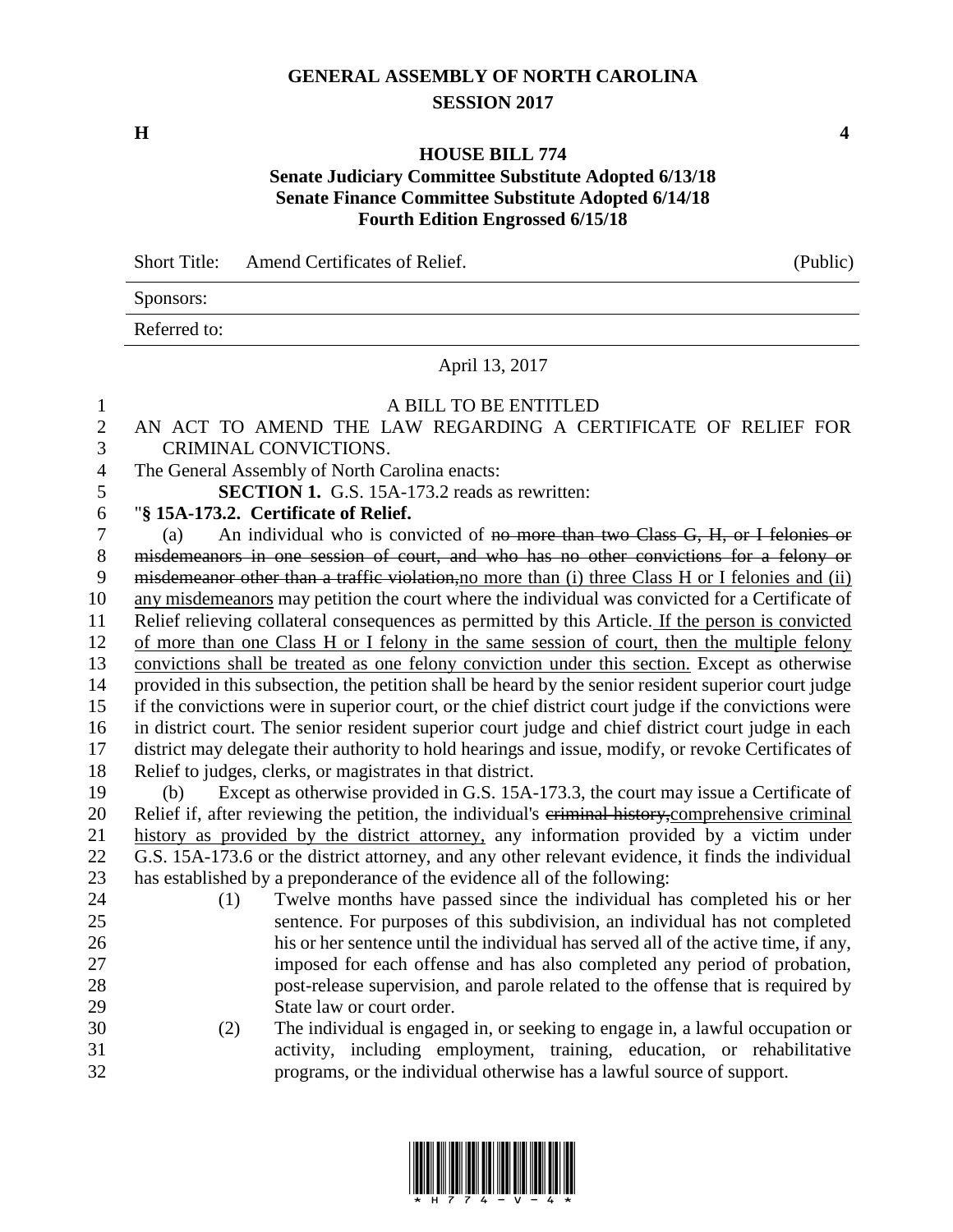|                | <b>General Assembly Of North Carolina</b><br><b>Session 2017</b>                                                                                                                            |
|----------------|---------------------------------------------------------------------------------------------------------------------------------------------------------------------------------------------|
| $\mathbf{1}$   | (3)<br>The individual has complied with all requirements of the individual's                                                                                                                |
| $\sqrt{2}$     | sentence, including any terms of probation, that may include substance abuse                                                                                                                |
| 3              | treatment, anger management, and educational requirements.                                                                                                                                  |
| $\overline{4}$ | The individual is not in violation of the terms of any criminal sentence, or that<br>(4)                                                                                                    |
| 5              | any failure to comply is justified, excused, involuntary, or insubstantial.                                                                                                                 |
| 6              | A criminal charge is not pending against the individual.<br>(5)                                                                                                                             |
| 7              | Granting the petition would not pose an unreasonable risk to the safety or<br>(6)                                                                                                           |
| $8\,$          | welfare of the public or any individual.                                                                                                                                                    |
| 9              | The Certificate of Relief shall specify any restriction imposed and collateral sanction<br>(c)                                                                                              |
|                | or disqualification from which relief has not been granted under G.S. 15A-173.4(a).                                                                                                         |
|                | AUnless modified or revoked, a Certificate of Relief relieves all collateral sanctions,<br>(d)                                                                                              |
|                | except those listed in G.S. 15A-173.3, those sanctions imposed by the North Carolina                                                                                                        |
|                | Constitution or federal law, and any others specifically excluded in the certificate. A Certificate                                                                                         |
|                | of Relief does not automatically relieve a disqualification; however, an administrative agency,                                                                                             |
|                | governmental official, or court in a civil proceeding may consider a Certificate of Relief                                                                                                  |
|                | favorably in determining whether a conviction should result in disqualification.                                                                                                            |
|                | A Certificate of Relief issued under this Article does not result in the expunction of<br>(e)                                                                                               |
|                | any criminal history record information, nor does it constitute a pardon.                                                                                                                   |
|                | A Certificate of Relief may be is automatically revoked pursuant to<br>(f)                                                                                                                  |
|                | G.S. 15A-173.4(b) if the individual is subsequently convicted of a felony or misdemeanor other                                                                                              |
|                | than a traffic violation or is found to have made any material misrepresentation in his or her                                                                                              |
|                | petition violation. The Administrative Office of the Courts shall provide the following                                                                                                     |
|                | declaration on the forms that record criminal judgments: "Any Certificate of Relief is                                                                                                      |
|                | automatically revoked for a subsequent conviction of a felony or misdemeanor other than a traffic<br>violation in this State."                                                              |
|                | The denial of a petition for a Certificate of Relief shall state the reasons for the denial,<br>(g)                                                                                         |
|                | and the petitioner may file a subsequent petition 12 months from the denial and shall demonstrate                                                                                           |
|                | that the petitioner has remedied the defects in the previous petition and has complied with any                                                                                             |
|                | conditions for reapplication set by the court pursuant to G.S. 15A-173.4(a) in order to have the                                                                                            |
|                | petition granted.                                                                                                                                                                           |
|                | A petitioner who files a petition under this section shall pay a one-time fee of fifty<br>(h)                                                                                               |
|                | dollars (\$50.00) to the clerk of superior court at the time of filing. Fees collected under this                                                                                           |
|                | subsection shall be deposited in the General Fund. This subsection shall not apply to a petition                                                                                            |
|                | filed by an indigent. The fee shall be waived by the clerk of superior court on a showing by the                                                                                            |
|                | petitioner that the one-time fee was previously paid, even if in another county.                                                                                                            |
|                | Any person who is granted a Certificate of Relief under this Article shall notify any<br>(i)                                                                                                |
|                | employer, landlord, or other party who has relied on the Certificate of Relief of any conviction,                                                                                           |
|                | modification, or revocation subsequent to the Certificate of Relief within 10 days of the                                                                                                   |
|                | conviction, modification, or revocation."                                                                                                                                                   |
|                | <b>SECTION 2.</b> G.S. 15A-173.4 reads as rewritten:                                                                                                                                        |
|                | "§ 15A-173.4. Issuance, modification, and revocation of Certificate of Relief. Relief, by the                                                                                               |
|                | court.                                                                                                                                                                                      |
|                | When a petition is filed under G.S. 15A-173.2, including a petition for enlargement<br>(a)                                                                                                  |
|                | of an existing Certificate of Relief, the court shall notify the district attorney at least three weeks                                                                                     |
|                | before the hearing on the matter. The court may issue a Certificate of Relief subject to restriction,                                                                                       |
|                | condition, or additional requirement. When issuing, denying, modifying, or revoking a                                                                                                       |
|                | Certificate of Relief, the court may impose conditions for reapplication.<br>(b)                                                                                                            |
|                | The court may modify or shall revoke a Certificate of Relief it issued if it finds just<br>eause finds by a preponderance of the evidence. Just cause includes evidence that the individual |
|                | has a subsequent conviction of a felony or misdemeanor other than a traffic violation in this State,                                                                                        |
|                | or of for an offense in another jurisdiction that is deemed a felony or misdemeanor other than a                                                                                            |
|                |                                                                                                                                                                                             |